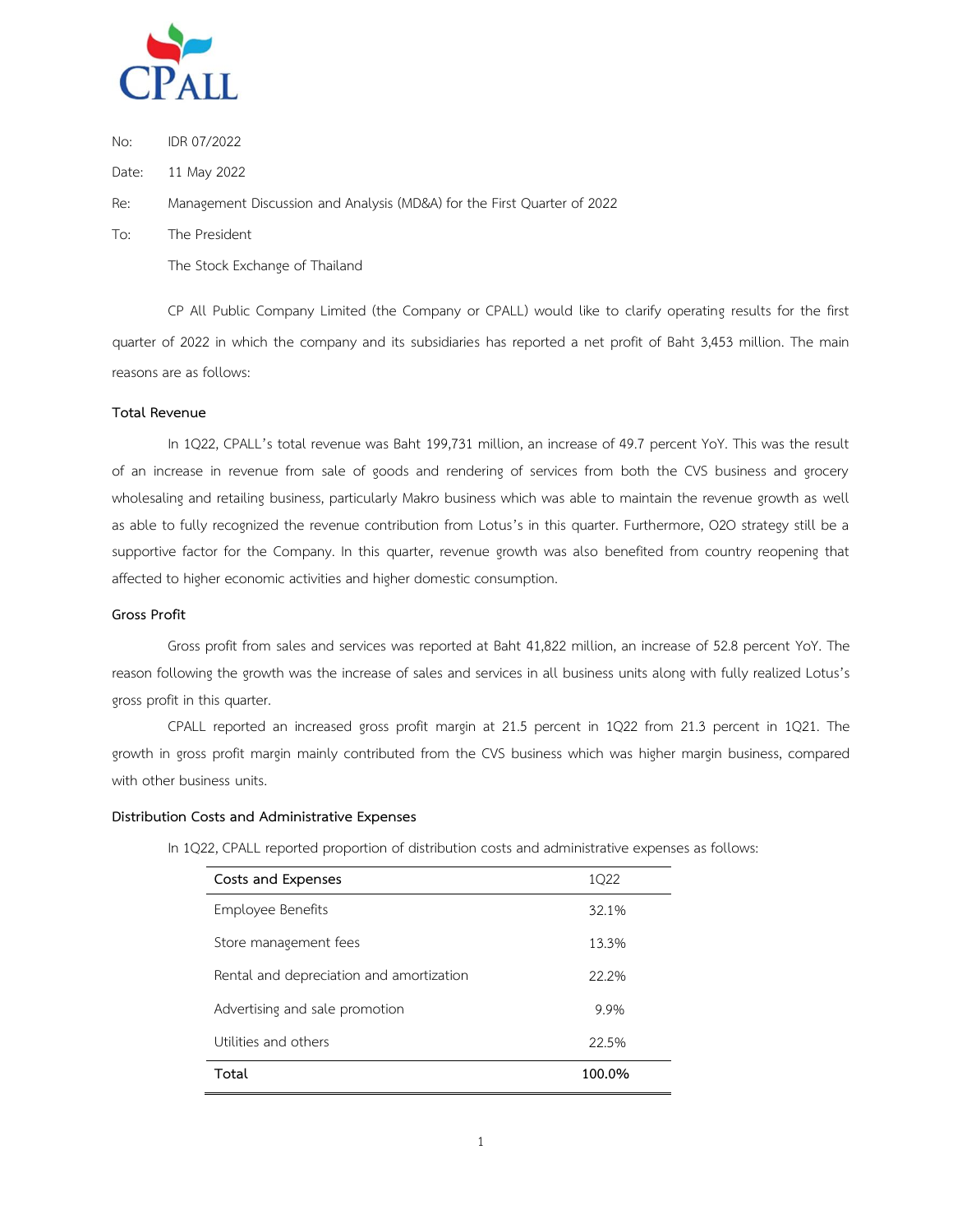

The distribution costs and administrative expenses for CPALL was Baht 38,295 million, increased by 46.2 percent YoY. Distribution costs were reported at Baht 31,615 million, increased by 43.1 percent YoY and administrative expenses was reported at Baht 6,680 million, which was an increase of 62.7 percent YoY. The increase in both distribution cost and administrative expense were the result of the business combination at the end of 2021. An increase of costs and expenses mainly from employee benefits, store management fees, depreciation and amortization, utility cost and others. Even with the increase regarding costs and expenses, CPALL kept monitoring and controlling the cost as appropriately for each business unit.

#### **Profit before Interest and Tax Expenses, and Net Profit**

In 1Q22, CPALL reported a profit before interest and tax expense at Baht 9,026 million, an increase of 50.9 percent YoY. Net profit was at Baht 3,453 million, an increase of 32.9 percent YoY which mainly due to the recovery of CVS performance that benefited from the relaxation of COVID-19 measures and higher economic activities.

CPALL reported an increased finance costs from Lotus's long-term loans form financial institutions. Therefore, in 1Q22, CPALL reported finance costs at Baht 3,825 million. Consolidated Earnings per share was reported at Baht 0.36 per share.

# **Proportion of Total Revenue and Profit before Tax Expense before Elimination Contributed from Major Businesses**

In 1Q22, total revenue before elimination contributed from major businesses were, (1) convenience store business and other businesses accounted for 47 percent and (2) Grocery Wholesaling and Retailing businesses accounted for 53 percent. Portion of revenue contribution from (2) Grocery Wholesaling and Retailing businesses increased from the same period last year due to fully incorporated Lotus's revenue in this quarter.

Profit before tax before elimination contributed from major businesses in 1Q22 were, (1) convenience store business and other businesses accounted for 51 percent and (2) Grocery Wholesaling and Retailing businesses accounted for 49 percent. Portion of profit before tax contribution from (1) CVS business and other businesses increased from the same period last year as a result of higher profit before tax growth than (2).

### **Operating Results of the Convenience Store Business**

In 1Q22, the convenience store business opened a total of 119 new stores. At the end of the 1Q22, CPALL had a total of 13,253 stores, divided into

- (1) 6,394 corporate stores (46 percent of total stores), or a net new store of 114 stores in this quarter.
- (2) 6,859 SBP and sub-area stores (54 percent of total stores), or a net new store of 5 stores in this quarter.

Majority of our stores were stand-alone, accounted for 85 percent of total stores, while the rest portion of total stores were in PTT gas stations.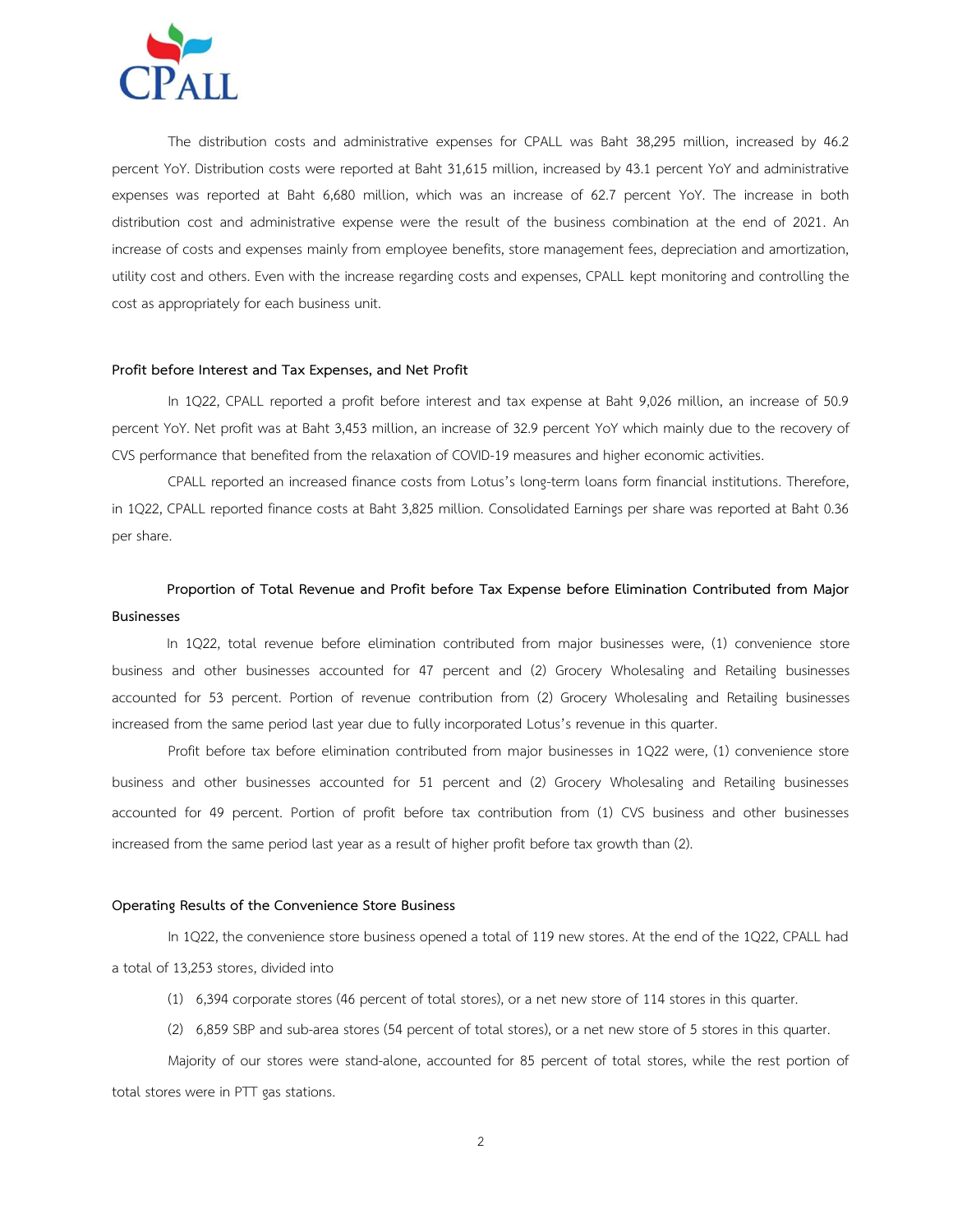

In 1Q22, the convenience store business reported revenue from sales and services of Baht 81,715 million, which was an increase of 16 percent YoY. The average sales per store per day in 1Q22 was at Baht 73,460, together with SSSG which was at 13 percent. For average spending per ticket was approximately at Baht 84, and the average customer per store per day was 871 people. The number of customers increased from 1Q21 due to the relaxation and lift off of all measures, also announced other measures to stimulate economic activities and domestic consumption. These were positive factors that supported the recovery of the convenience store business in this quarter. In addition, the Company continued to use O2O strategies such as 7-Eleven Delivery, All Online and 24Shopping to satisfy the needs of customers as much as possible which at present O2O still accounts for more than 10 percent of sales revenue.

In 1Q22, 73.9 percent of revenue from sales contributed from food categories and 26.1 percent was from nonfood categories. Proportion of revenue from sales of food categories increased mainly from ready to eat, ready to cook and processed food categories as the Company offered products that were suitable for the situation, such as full-value products, seasoning and products packed in family sizes or large packs, etc.

Gross profit for convenience store business in 1Q22 was at Baht 22,169 million, an increase of 14.7 percent YoY. Gross profit margin decreased to 27.1 percent form 27.4 percent in 1Q21. This was mainly due to lower gross profit from food categories, in accordance with the product strategy in this situation.

In addition, convenience store business recognized other income at Baht 5,203 million, increased by 5.4 percent YoY, from sales promotion with partners, purpose to boost sales. Nevertheless, the Company recognized dividend income from subsidiaries at amount of Baht 600 million, decreased by Baht 40 million YoY.

In 1Q22, distribution costs and administrative expenses were Baht 23,675 million, increased by 9.4 percent YoY, mainly from store management fee and employee benefits. However, the company still tries to control expenses strictly along with the store expansion, increase distribution channels for customers and continually taking care of the safety of employees in all sectors.

In 1Q22, convenience store business recognized profit before finance costs and tax expenses was Baht 4,358 million, increased by 25.9 percent YoY and reported net profit at Baht 2,026 million, increased by 113.9 percent YoY.

### **Outlook for Convenience Store Business in 2022**

The Company plans to develop distribution channels for products and services both online and offline platforms, together with new store rollout following the growth of communities, various infrastructures, tourist destinations and other high potential areas to be in line with consumer behavior that has adapted to New Normal and to facilitate and access the needs of customers as much as possible. The company plans to open about 700 new stores in 2022.

Revenue from sales and services growth in 2022 is driven by contribution from new store and positive SSSG, which forecast to grow in line with the projected economic growth in Thailand (GDP growth). Although the Thai economy is recovering after the COVID-19 outbreak but the Company still have to monitor the economic situation that